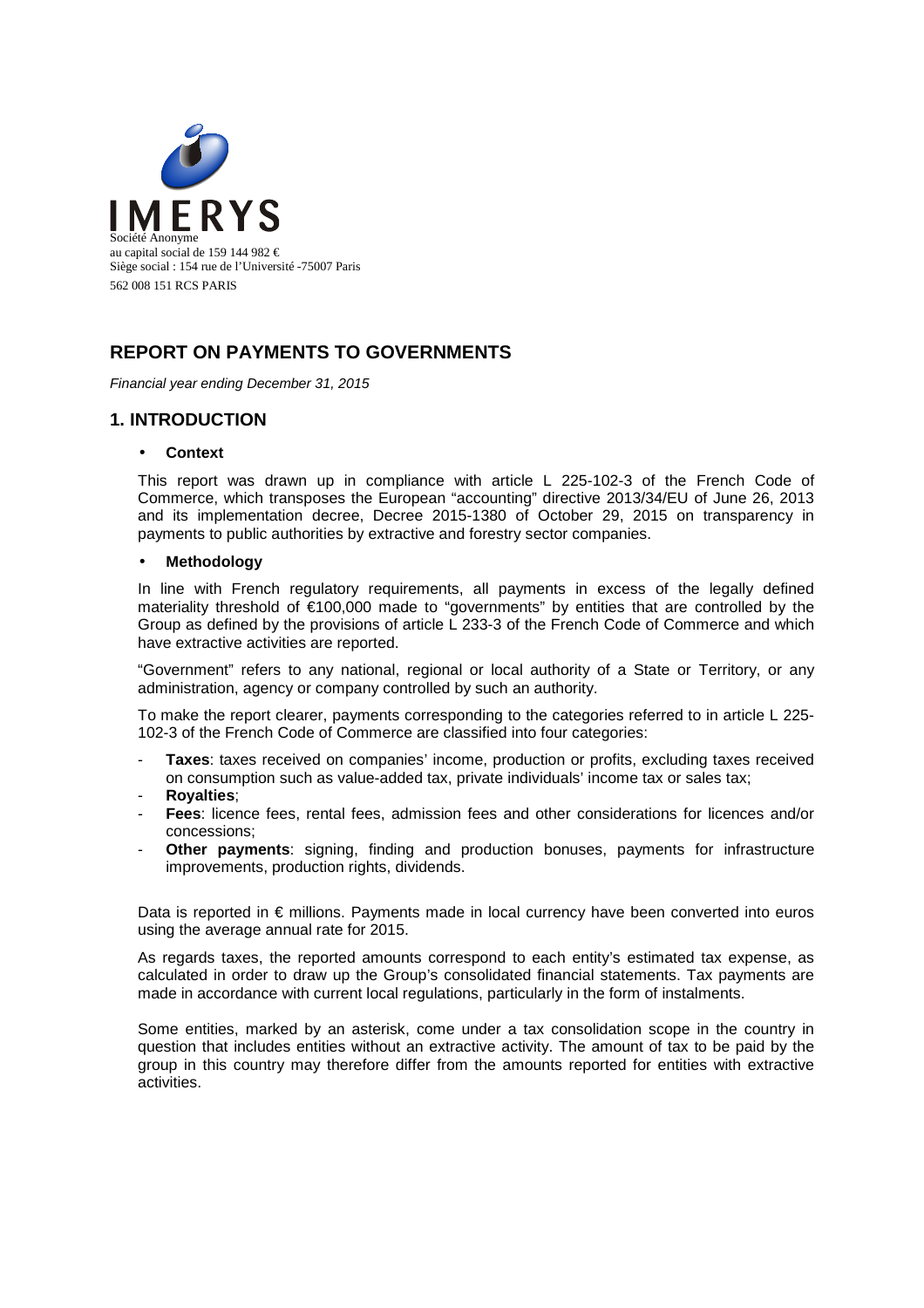# **2. THE REPORT**

| <b>Country/Entity</b>                                            | <b>Taxes</b>      | <b>Royalties</b> | <b>Fees</b>      | Other    |
|------------------------------------------------------------------|-------------------|------------------|------------------|----------|
|                                                                  |                   |                  |                  | payments |
| Argentina                                                        | 0,8               |                  |                  |          |
| Imerys Perlita Tucuman S.A.                                      | 0,8               |                  |                  |          |
| <b>Australia</b>                                                 |                   |                  |                  |          |
| Imerys Talc Australia Pty Ltd                                    | $\frac{1,5}{1,1}$ |                  |                  |          |
| Imerys Minerals Australia Pty Ltd*                               | 0,4               |                  |                  |          |
|                                                                  |                   |                  |                  |          |
| <b>Austria</b>                                                   | 3,3               |                  |                  |          |
| Imerys Talc Austria GmbH                                         | $\overline{3,3}$  |                  |                  |          |
| <b>Brazil</b>                                                    | 20,9              |                  |                  |          |
| Imerys do Brasil Comercio de Extracao de Minerios Ltda           | 0,2               |                  |                  |          |
| Imerys Rio Capim Caulim                                          | 19,8              |                  |                  |          |
| Para Pigmentos SA                                                | 0,9               |                  |                  |          |
|                                                                  |                   |                  |                  |          |
| <b>Bulgaria</b>                                                  | 0,1               | 0,3              |                  |          |
| Imerys Minerals Bulgaria A.D                                     | $\overline{0,1}$  | 0,3              |                  |          |
| Canada                                                           | 6,6               |                  |                  |          |
| Imerys Mica Suzorite Inc.                                        | 2,2               |                  |                  |          |
| Imerys Talc Canada Inc.                                          | $\overline{3,3}$  |                  |                  |          |
| Imerys Graphite & Carbon Canada Inc                              | 1,1               |                  |                  |          |
|                                                                  |                   |                  |                  |          |
| <b>Chile</b>                                                     | 3,1<br>2,8        |                  |                  |          |
| Imerys Minerales Chile Spa<br>Imerys Minerales Santiago Limitada | $\overline{0,3}$  |                  |                  |          |
|                                                                  |                   |                  |                  |          |
| China                                                            |                   |                  | 0,1              |          |
| Imerys Yilong Andalusite (Xinjiang) Co., Ltd.                    |                   |                  | $\overline{0,1}$ |          |
|                                                                  |                   |                  |                  |          |
| <b>France</b><br>Imerys Ceramics France *                        | 65,9<br>2,7       |                  |                  | 0,2      |
| Imerys Filtration France*                                        | 0,6               |                  |                  | 0,2      |
| Imerys Mineraux France*                                          | 0,4               |                  |                  |          |
| Imerys Refractory Minerals Clerac*                               | 0,9               |                  |                  |          |
| Imerys Refractory Minerals Glomel*                               | 4,5               |                  |                  |          |
| Imerys Talc Luzenac France*                                      | 7,6               |                  |                  |          |
| Imerys TC*                                                       | 48,1              |                  |                  |          |
| Société Exploitation de Gournay                                  | 1,1               |                  |                  |          |
|                                                                  |                   |                  |                  |          |
| Germany                                                          | 1,3               |                  |                  |          |
| Imerys Tableware Deutschland GmbH                                | 1,0               |                  |                  |          |
| Imerys Metalcasting Germany GmbH*                                | 0,3               |                  |                  |          |
| <b>Greece</b>                                                    | 0,3               |                  | 0,4              |          |
| Imerys Industrial Minerals Greece S.A                            | 0,3               |                  | $\overline{0,2}$ |          |
| <b>Industrial Minerals of Greece</b>                             |                   |                  | 0,2              |          |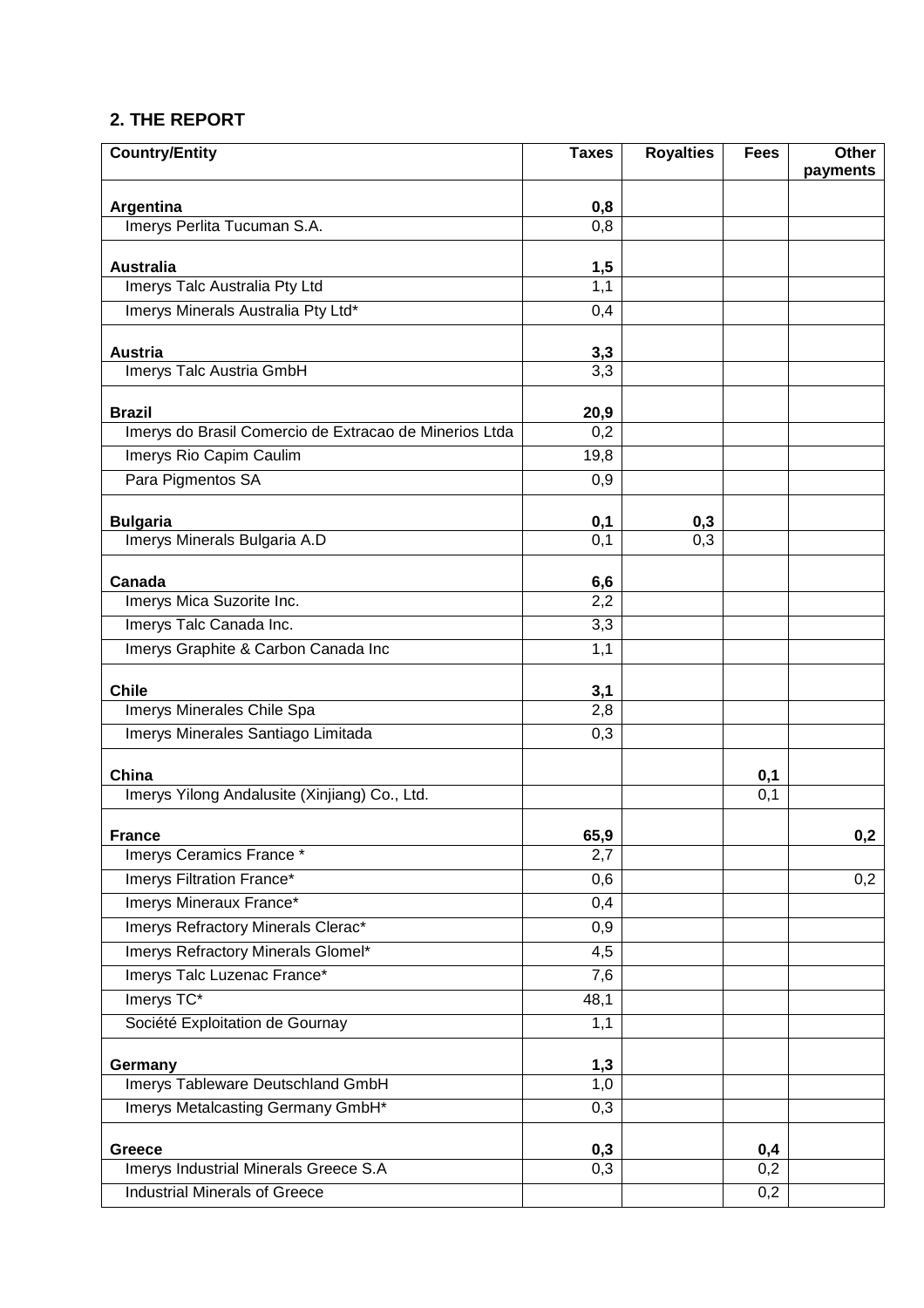| <b>Country/Entity</b>                                           | <b>Taxes</b>      | <b>Royalties</b>  | <b>Fees</b>      | <b>Other</b> |
|-----------------------------------------------------------------|-------------------|-------------------|------------------|--------------|
|                                                                 |                   |                   |                  | payments     |
| <b>Italia</b>                                                   | 2,9               |                   | 0,2              |              |
| Imerys Minerali SpA*                                            | 2,0               |                   | $\overline{0,2}$ |              |
| Imerys Talc Italy SpA*                                          | 0,8               |                   |                  |              |
| Sarda Perlite S.R.L                                             | 0,1               |                   |                  |              |
| <b>Malaysia</b>                                                 | 2,6               |                   |                  |              |
| Imerys Minerals Malaysia Sdn. Bhd.                              | 2,6               | $\frac{1,1}{1,1}$ |                  |              |
|                                                                 |                   |                   |                  |              |
| <b>Mexico</b>                                                   | 6,1<br>5,8        |                   |                  |              |
| Imerys Diatomita Mexico, S.A. de C.V.                           |                   |                   |                  |              |
| Liquid Quimica Mexicana S.A. de C.V.                            | 0,3               |                   |                  |              |
| <b>New-Zealand</b>                                              | 0,9               |                   |                  |              |
| Imerys Ceramics New Zealand                                     | 0,9               |                   |                  |              |
|                                                                 |                   |                   |                  |              |
| <b>Republic of South Africa</b>                                 | 0,9               |                   |                  |              |
| <b>ECCA Holdings Pty Ltd</b>                                    | 0,4               |                   |                  |              |
| Imerys Refractory Minerals South Africa Pty Ltd                 | 0,5               |                   |                  |              |
|                                                                 |                   |                   |                  |              |
| <b>Spain</b><br>Imerys Diatomite Alicante S.A.*                 | 2,5<br>2,5        |                   |                  |              |
|                                                                 |                   |                   |                  |              |
| <b>Sweden</b>                                                   | 1,1               |                   |                  |              |
| <b>Calderys Nordic AB</b>                                       | 1,1               |                   |                  |              |
| <b>Thaïland</b>                                                 | 0,3               | 0,4               |                  |              |
| <b>MRD Co Ltd</b>                                               |                   | 0,1               |                  |              |
| <b>MRD-ECC Co Ltd</b>                                           | 0,3               | 0,3               |                  |              |
|                                                                 |                   |                   |                  |              |
| <b>Turkey</b>                                                   | $\frac{1,4}{0,2}$ |                   | 0,2              |              |
| Assos Mermer Sanayi Ve Ticaret                                  |                   |                   |                  |              |
| Harborlite Aegean Endustri Mineralleri Sanayi A.S.              | 0,6               |                   | 0,2              |              |
| Imerys Seramik Hammaddeleri Sanayi Ve Ticaret<br>Anonim Sirketi | 0,6               |                   |                  |              |
|                                                                 |                   |                   |                  |              |
| <b>Ukraine</b>                                                  | 0,3               |                   |                  | 0,1          |
| Vatutinsky Kombinat Vognetryviv                                 | 0,3               |                   |                  | 0,1          |
| <b>United Kingdom</b>                                           |                   |                   |                  |              |
| <b>Imerys Minerals Limited</b>                                  | $\frac{7,1}{7,1}$ |                   |                  |              |
|                                                                 |                   |                   |                  |              |
| <b>United Sates</b>                                             | 24,1              | 0,4               |                  |              |
| Imerys Refractory Minerals USA, Inc.*                           | 1,2               |                   |                  |              |
| ECCA Calcium Products, Inc.*                                    | 6,8               |                   |                  |              |
| Imerys Carbonates LLC*                                          | 3,4               |                   |                  |              |
| Imerys Carbonates USA, Inc.*                                    | 1,7               |                   |                  |              |
| Imerys Mica Kings Mountains, Inc.*                              | 0,3               |                   |                  |              |
| Imerys Minerals California, Inc.*                               | 0,5               |                   |                  |              |
| Imerys Perlite USA, Inc.*                                       | 1,4               |                   |                  |              |